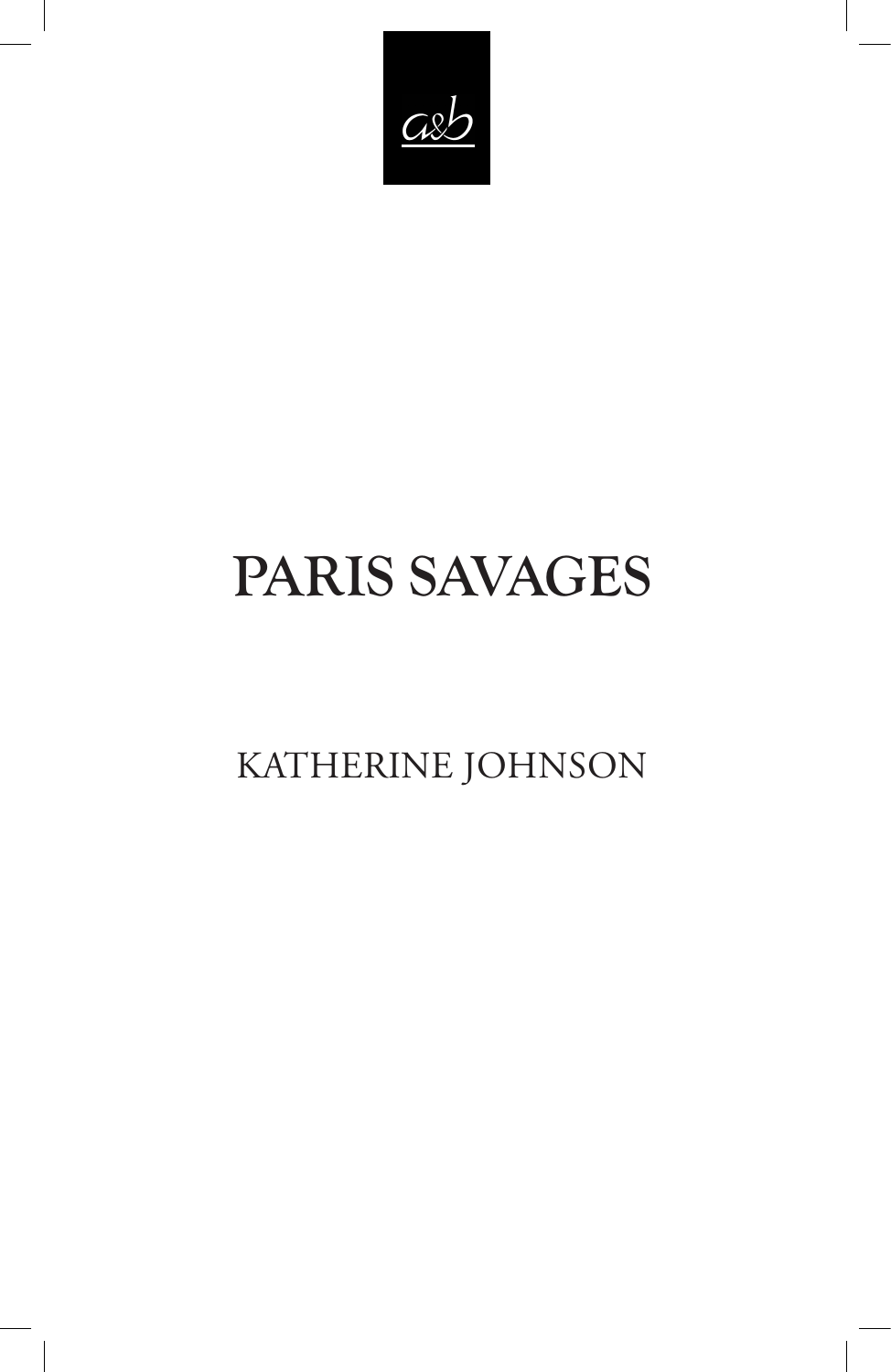Allison & Busby Limited 11 Wardour Mews London W1F 8AN *allisonandbusby.com*

First published in Great Britain by Allison & Busby in 2020.

Copyright © 2020 by Katherine Johnson

The moral right of the author is hereby asserted in accordance with the Copyright, Designs and Patents Act 1988.

Extracts from The Diary of Abraham Ulrikab: Text and Context (University of Ottawa Press) are reproduced with the kind permission of Dr Harmut Lutz.

Virchow's 1880 Zeitschrift für Ethnologie description of the Inuit group appears in English in In the Footsteps of Abraham Ulrikab (Polar Horizons) and is quoted with the kind permission of France Rivet.

Badtjala spirit names, lessons and legends referred to in the novel have as their source the book The Legends of Moonie Jarl (Indigenous Literacy Foundation), written by Badtjala man Wilf Reeves and illustrated by Olga Miller. The stories of the boomerang and the Jun Jaree have been quoted verbatim with the kind permission of Badtjala man Glen Miller, whose uncle was Wilf Reeves and mother Olga Miller. The legend of the formation of K'gari is summarised from Olga Miller's Fraser Island Legends (Jacaranda Press) with kind permission from Glen Miller.

The epigraph is from Zoos Humains: Entre Mythe et Réalité (ACHAC) by Nicolas Bancel, Pascal Blanchard, Gilles Boëtsch, Éric Deroo and Sandrine Lemaire. It is quoted with permission.

> *All characters and events in this publication, other than those clearly in the public domain, are fictitious and any resemblance to actual persons, living or dead, is purely coincidental.*

All rights reserved. No part of this publication may be reproduced, stored in a retrieval system, or transmitted, in any form or by any means without the prior written permission of the publisher, nor be otherwise circulated in any form of binding or cover other than that in which it is published and without a similar condition being imposed on the subsequent buyer.

A CIP catalogue record for this book is available from the British Library.

First Edition

#### ISBN 978-0-7490-2602-8

Typeset in 12/16 pt Adobe Garamond Pro by Allison & Busby Ltd.

The paper used for this Allison & Busby publication has been produced from trees that have been legally sourced from well-managed and credibly certified forests.

> Printed and bound by CPI Group (UK) Ltd, Croydon, CR0 4YY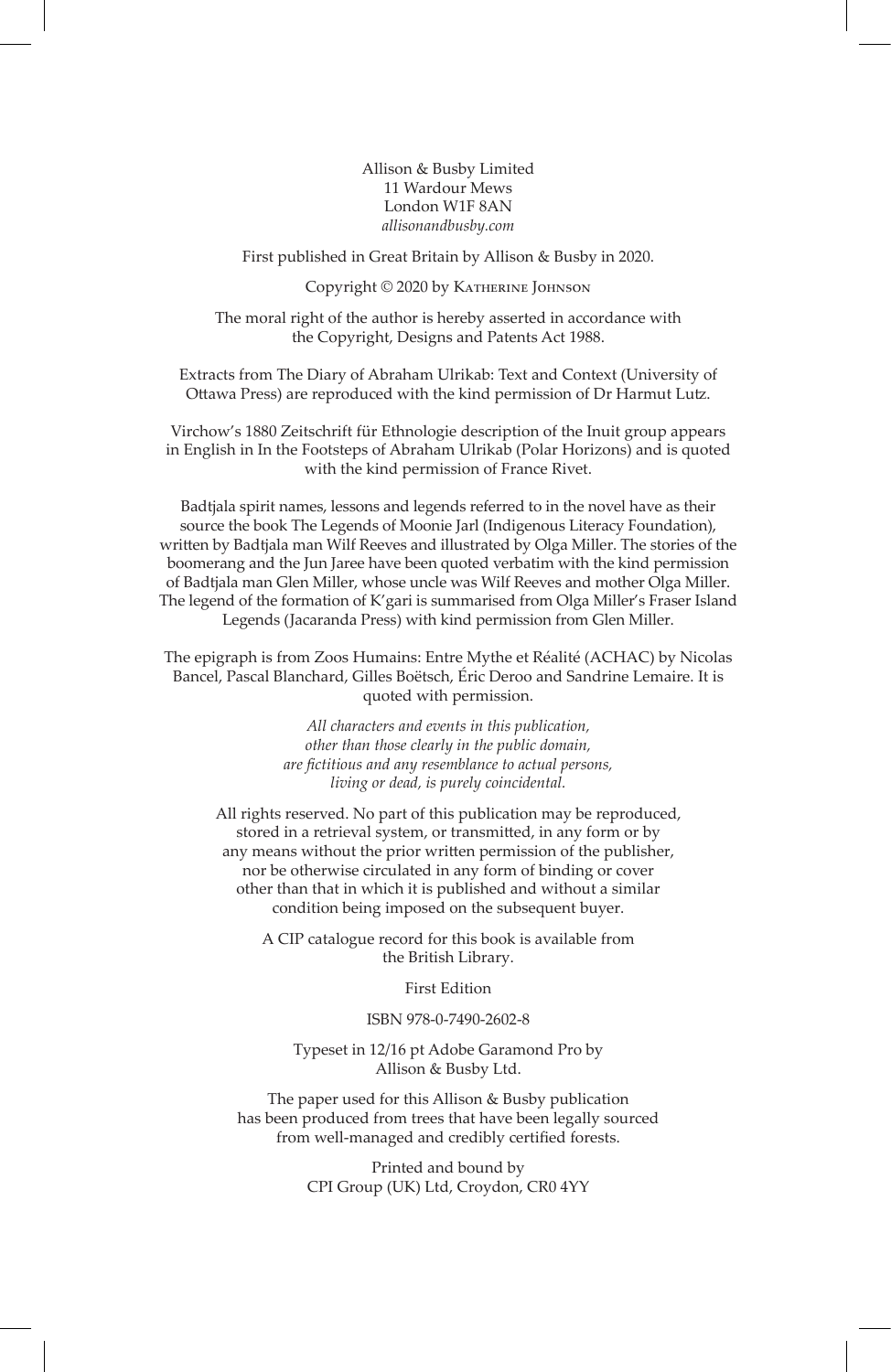## K'GARI (FRASER ISLAND) 1882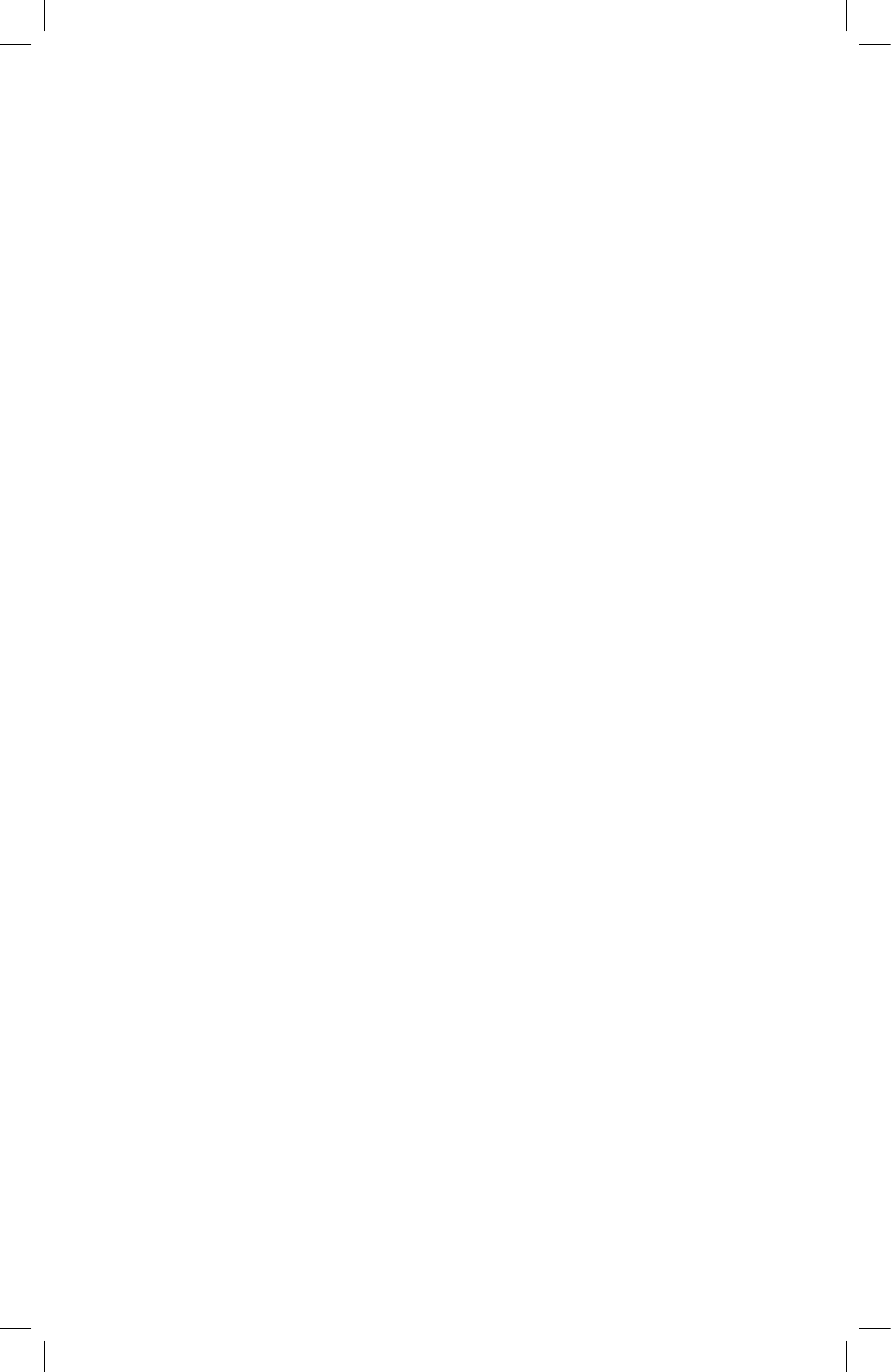Hilda wakes to a new hatch of spiders on the rusted tin ceiling above her head, a furious, sprawling army of tiny invaders dispersing across the corrugated landscape in search of new homes. At night, she fears a spider will drop onto her face, perhaps even into her mouth.

She moves to the edge of the grass-filled mattress and instead turns her attention to the hiss of the waves, the wind high in the surrounding trees, and the laughter and fast conversation of Bonny and Dorondera outside. She tries to follow what her friends are saying, but they are already too far away, on their way to the beach. Propping herself on her elbows she looks through the open window above her father's empty bed. Dorondera has a dillybag strung around her neck for collecting shellfish. Hilda wills Bonny to turn in her direction and smile, but he does not.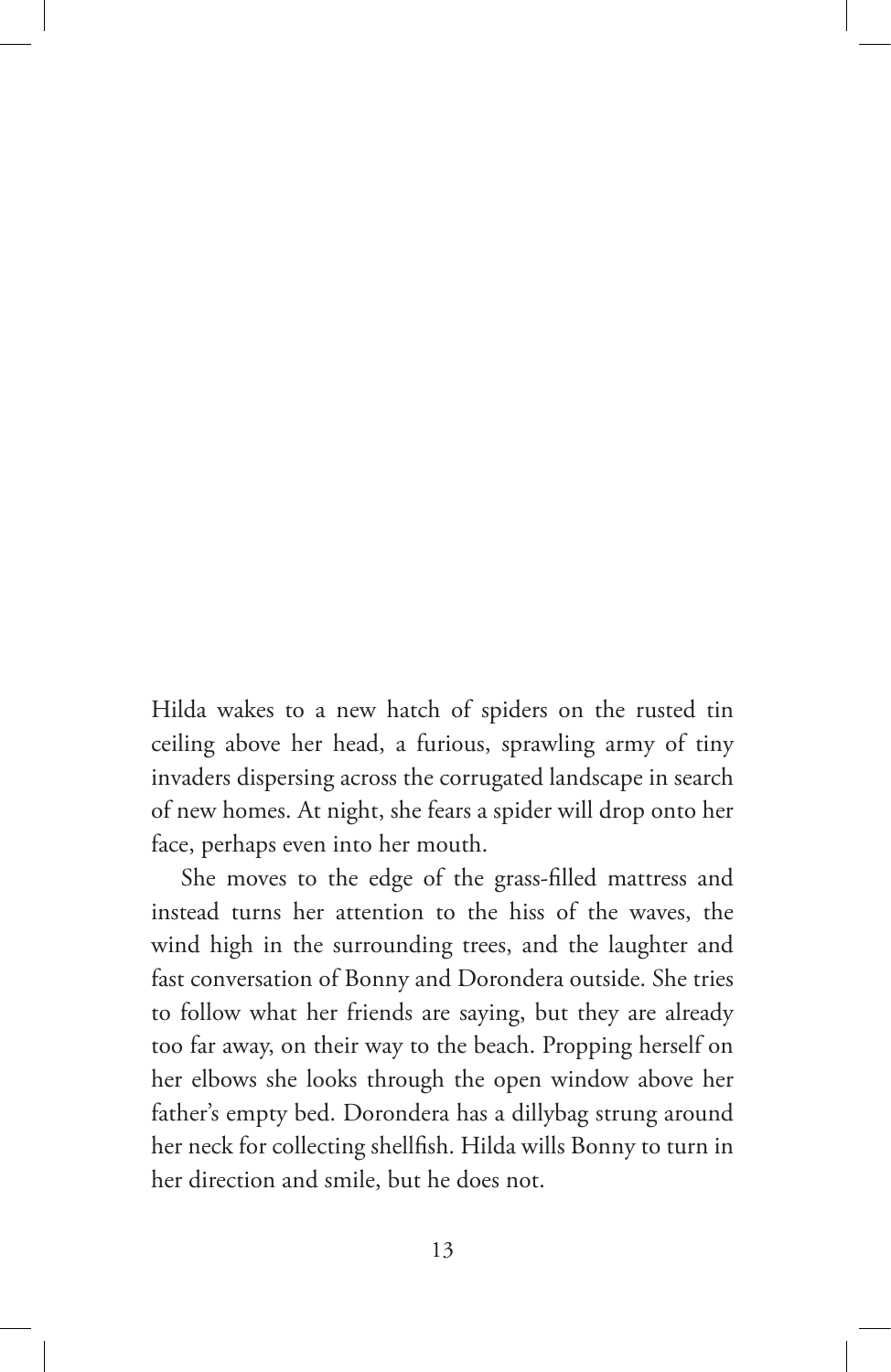She rises and sits at the rough-hewn desk her father built out of prized satinay hauled in from the forest. A second window above the desk overlooks the camp and casts a slanting square of light on her journal. If Hilda leans forwards and looks to the right, she can still see the beach. The ramshackle hut is also of her father's making, a leaning silver-grey structure that shelters them from the worst of the summer rains but little else. It did not protect her mother from disease, not that they should have expected it to. Her father promised they would be safe here on this sand-whipped island cast off the colony's coast, but no one is safe here any more. Not her family, and not the people who have called K'gari home since the spirit Yindingie, messenger of the great god Beeral, stood on the beach at Moon Point and told them the laws they must follow. Now there is talk of moving the remaining Badtjala to the mainland, visible in the distance across the strait, all chimneys and farms. On maps the region is marked as Queensland, and the nearest town Maryborough, but Hilda remembers Jurano patiently extending his arm and pointing out to her mother and her that, as well as K'gari, a swathe of the mainland – from Burrum Heads in the north to Inskip Point to the south and as far inland as Mount Bauple – is in fact Badtjala country.

'Always Badtjala country,' he said in English, for Hilda's family did not yet speak Badtjala and Jurano did not know German. 'But they want us gone.'

Later, in the privacy of their hut, Hilda's mother looked up from her journal.

'What queen would allow such horror to occur as has befallen these people?' she asked, flicking through her notes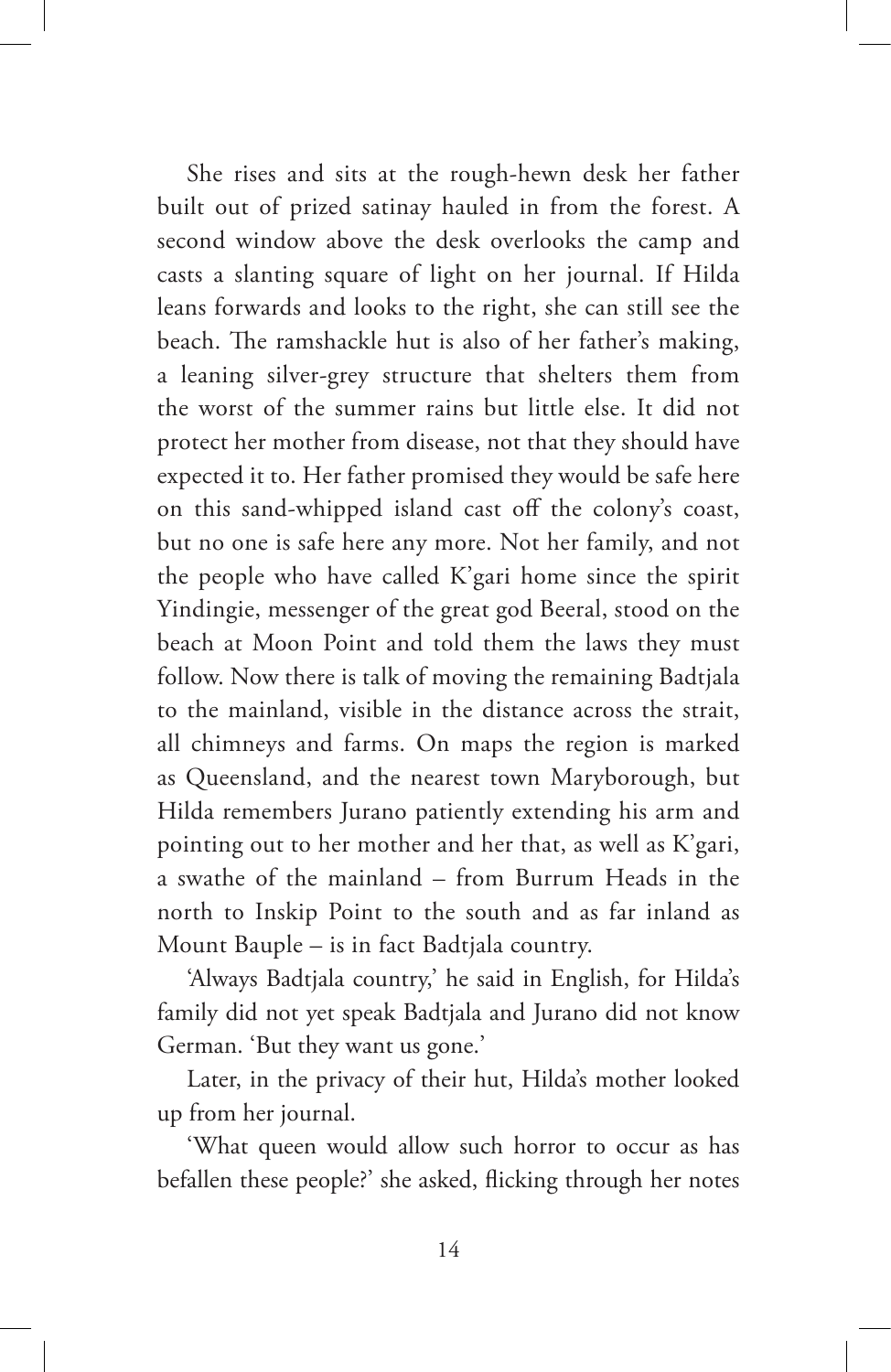and reading aloud her records of the diminishing number of Badtjala showing up each year for the government's handout of blankets, flour and tobacco. She attended the handouts as a volunteer, travelling with the government men to various locations on the island and the mainland coast opposite, while Hilda's father remained at the camp, meticulously recording the results of his ethnographic studies. 'They are dying under our noses,' she said.

'Christel, it does not help to become emotional,' Hilda's father began, then sighed.

'If others could just see these people as we have. If they could be educated,' Christel said.

'Why do you think I am doing this?' Louis pointed at his notebooks, frustrated but still a gentle smile on his face.

Christel traced with her finger a drawing she had made of the long, narrow island. 'Look, it's in the shape of a musket,' she said, tapping the northern point, the stock of the gun, and running her finger down the barrel to the southern tip. In reality, almost eighty miles separated the two ends. On the map, a small ink dot halfway down the west coast marked the location of their hut and the Badtjala camp they had been welcomed into, surprisingly swiftly in the circumstances. With watercolour Christel had shaded grey areas along the west coast that were thick with mangroves, and other places, to the north, where wide estuaries gaped into the strait. She had rendered the interior green, where the rainforests were thickest, daubed blue circles for the jewel-like lakes and marked green lines for the creeks. She left white the vast surf beaches of the east coast, some fourteen miles away. There were symbols to indicate vast middens, spilling the discarded shells of *wong*. On the island's north-eastern tip she painted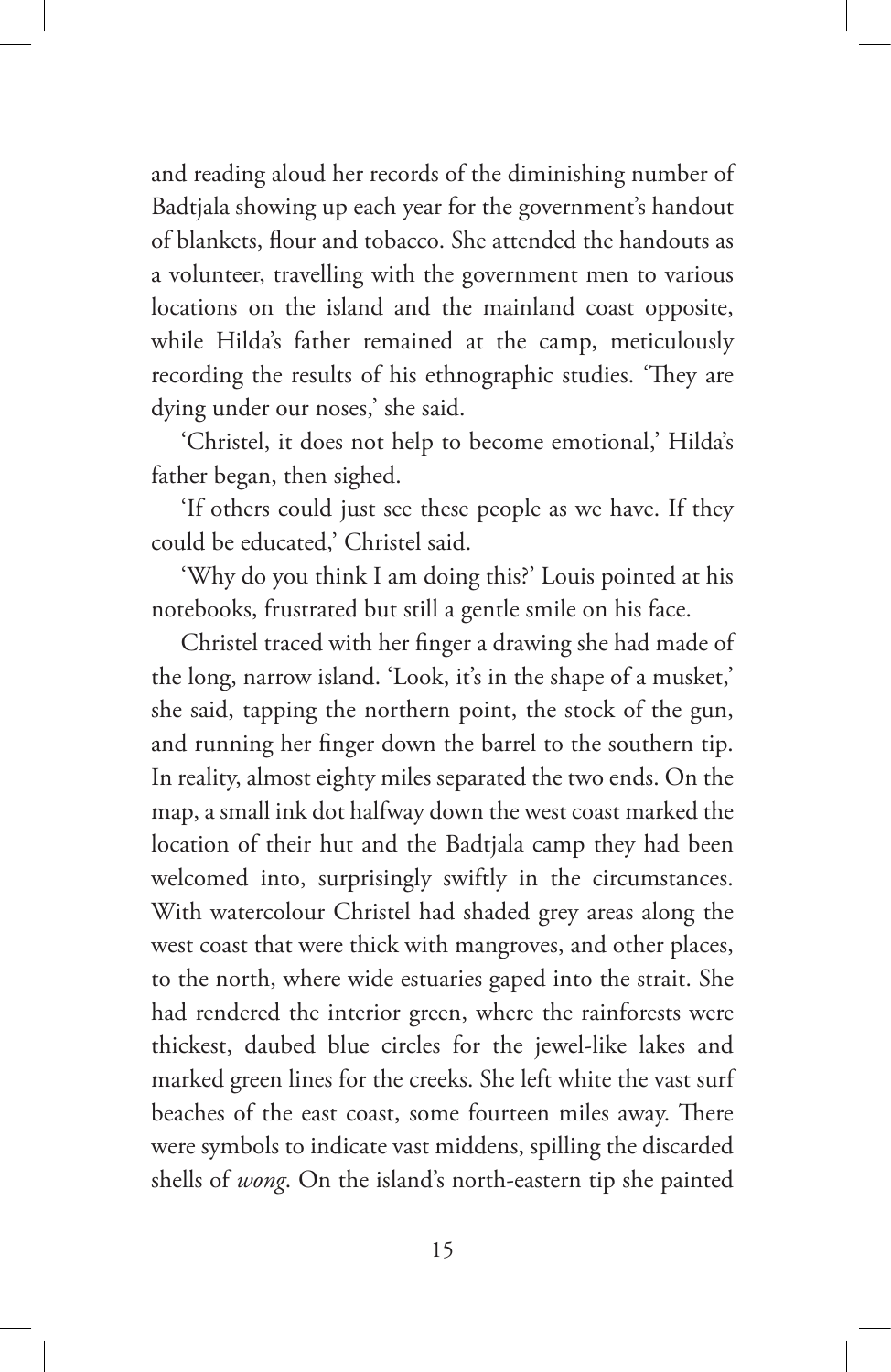an orange protuberance of rock, Indian Head, where there had been stories of massacre. She marked the site on the map with an upright cross.

Christel continued, 'If it weren't for the likes of Mr Sheridan . . .' Her eyes lit up when she spoke of the wealthy mainland pastoralist. He had paid Hilda's father well for their time here and Hilda suspected he must be disappointed that the field studies were still unpublished. Did Mr Sheridan also fear, as Hilda herself did, that his dream of making K'gari a reserve for the Badtjala was vanishing? On Mr Sheridan's large farm outside Maryborough, an old black woman lived alone by the river. Hilda had visited twice with her family and, both times, had gone to sleep to the sound of the old woman singing. The ghostly wail had come in waves across the paddocks and made the hairs rise along Hilda's arms.

Now, through the window, Hilda watches Bonny lift his nephew, Little Bonny, onto his back and they career over the sandy ridge to the beach.

She takes the pen and dips it into the well of deep-blue ink as she opens the new journal her father bought for her in Maryborough.

### *15 February 1882*

#### *'Shhh, listen.'*

*That is what my dear mother said to me as we sat here by the fire four long years ago. It was our first night on the island and I was twelve years old. I am writing this later – after my mother left us in May last year, the very day the comet appeared in the sky. She died from a cough that grew*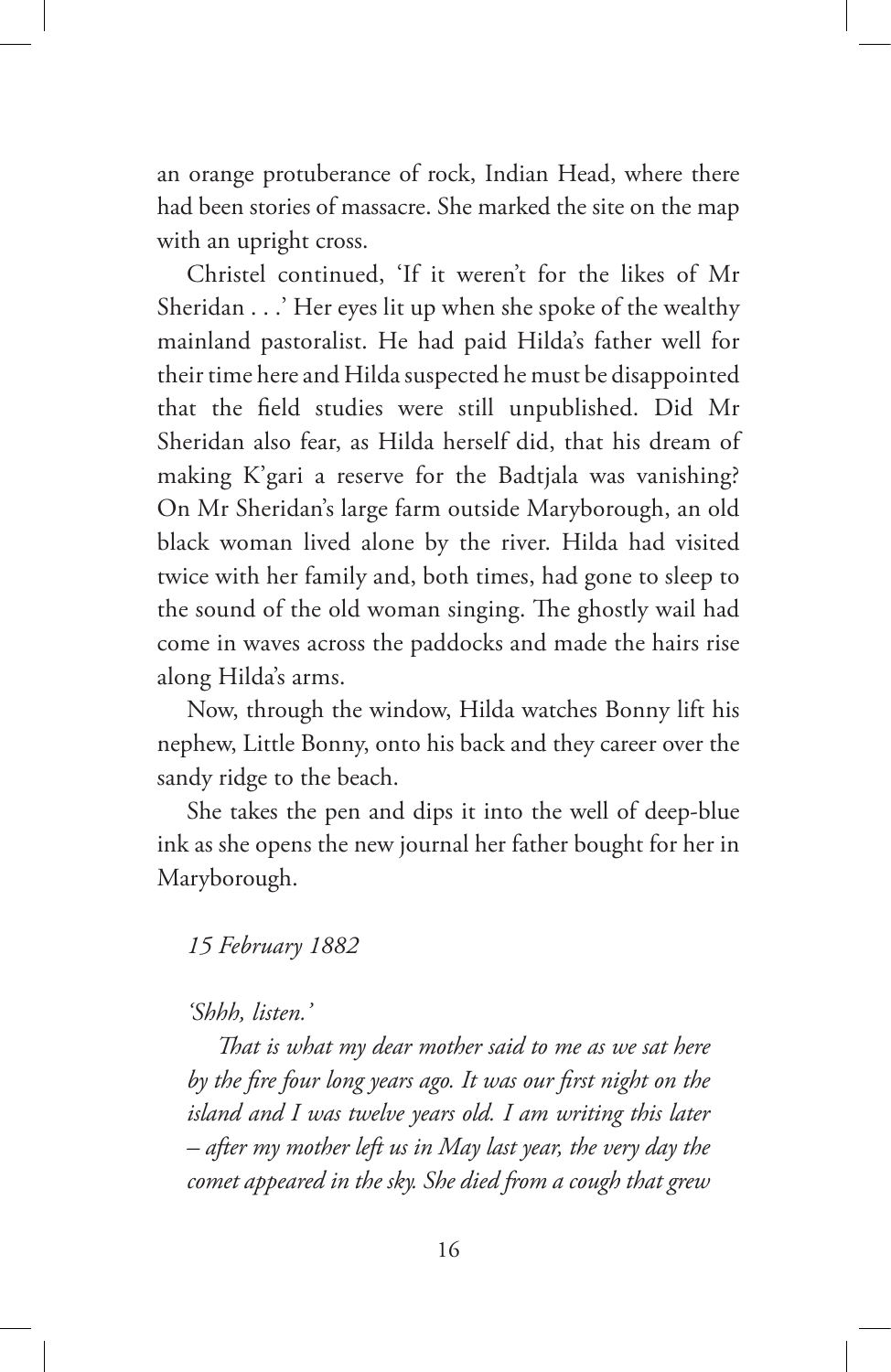*worse and worse until she could no longer breathe, despite the efforts of Mary and the other women to treat her with powerful medicine, made from plants, that I had seen work miracles. I am writing this after I lay across my father's lap, again by the fire, and we cried together in the days that followed my mother's passing, he and I and our new friends, wondering how we would go on. I had never before, and have not since, seen Papa cry. My body had by then made the change from girl to woman – I had been taken to the women's area for the ceremonies that marked that change, not all of them, only those I had been permitted to do – but, as much as I tried to be brave, I felt once again like a small child. I met eyes with Dorondera's young cousins, mere girls, on the other side of the campfire and an understanding passed between us. They had lost their mother, too.*

*It was the sight of Mama's journal in Papa's suitcase that prompted me to capture my memories on paper now, before I forget, for my father has received a letter from Germany that will bring an end to it all, at least for a time.*

*We are not to live here forever, as I had started to believe. My father has explained to me the contents of the correspondence, which the missionary, our postman, delivered a fortnight ago. It was an invitation from a man called Hagenbeck to return home, with the promise of free passage and an attractive wage for my father, if we take three Badtjala natives with us. There is great interest to see them, and my father says if the dangers of extinction become known it may help the case for a reserve. 'Extinction.' Does Papa really believe it a possibility? These people are amongst the strongest I know. There is a painful gnawing in my stomach when I think of such*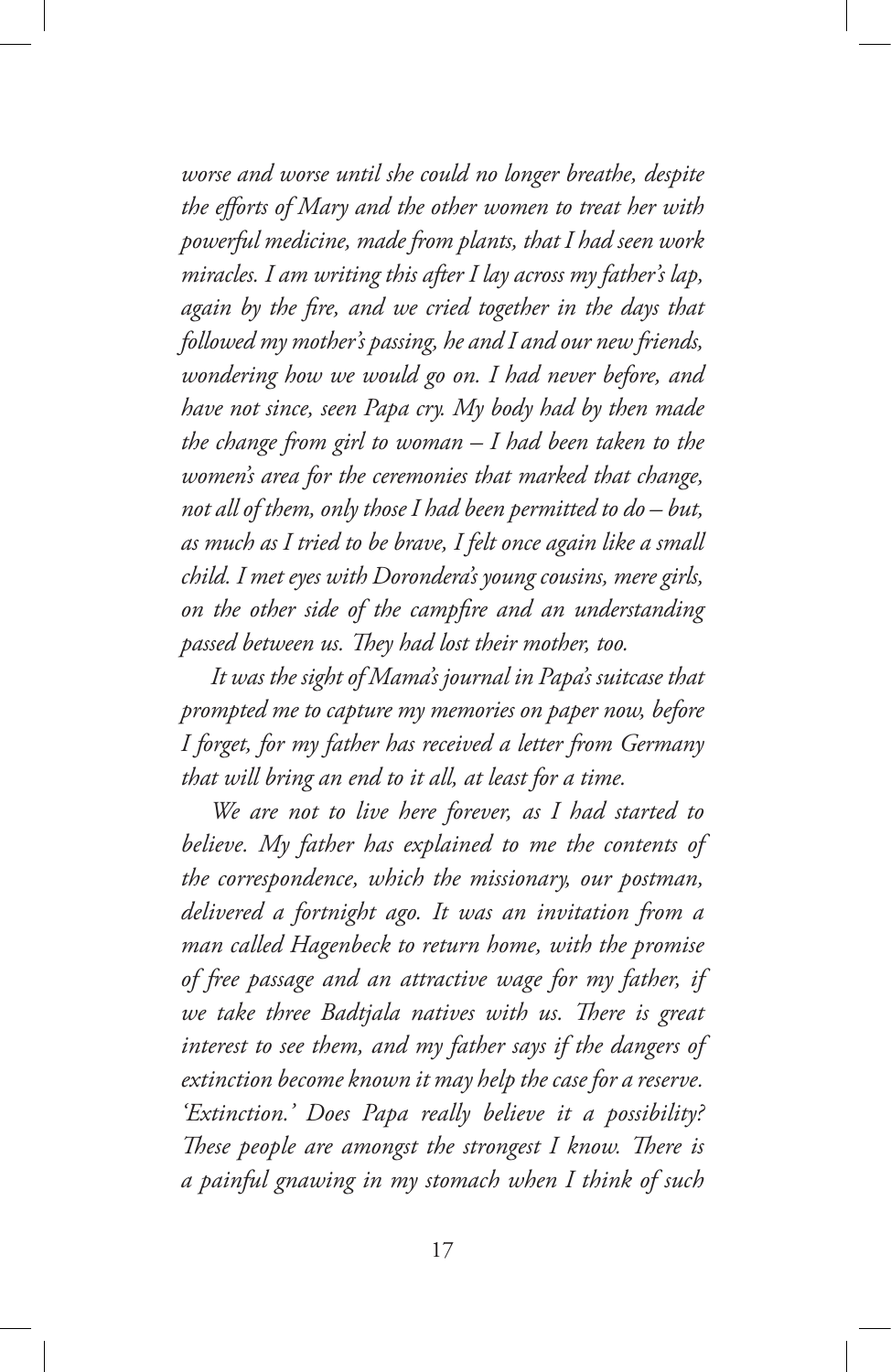*grave possibilities, and a biliousness and loss of appetite that my father won't abide. 'I cannot have you becoming sick also,' he tells me, passing more food, a piece of wallaby or fish. Damper. He says that what is required is action, not emotion, and so we are to leave.*

*My head is still spinning.*

*I can barely remember my life before in Bremen, Germany – my supposed home, although I was just ten when we left. It was shortly after the bridge collapse, something Mama told me more about when I was old enough to understand. Twenty-four people died and the newspapers said Papa was to blame, as chief engineer. Papa felt the loss deeply, but outwardly he blamed faulty materials, naming a large supplier, a company he was to learn was owned by a government minister, and it was this that ended his employment, according to Mama. Mama shared the burden he felt for the loss of life and did not protest when he suggested finding work in Australia. Little did we know where that decision would lead, the change of direction our lives would take.*

*I have grown to think that I, too, belong on K'gari, although I envy the connection my friends here have, not just with their extended family but with this very place, and not just the living things but every grain of sand and tree and cloud in the sky and the spirit world that ties it all together. I have learnt many things: how the sap from cotton trees heals rashes on the skin and how eucalypt leaves when sweated over a fire release an oil that keeps away mosquitos; how, if you cannot find water, you must dig at the base of a casuarina tree, and that pandanus fruit is roasted or soaked before it is*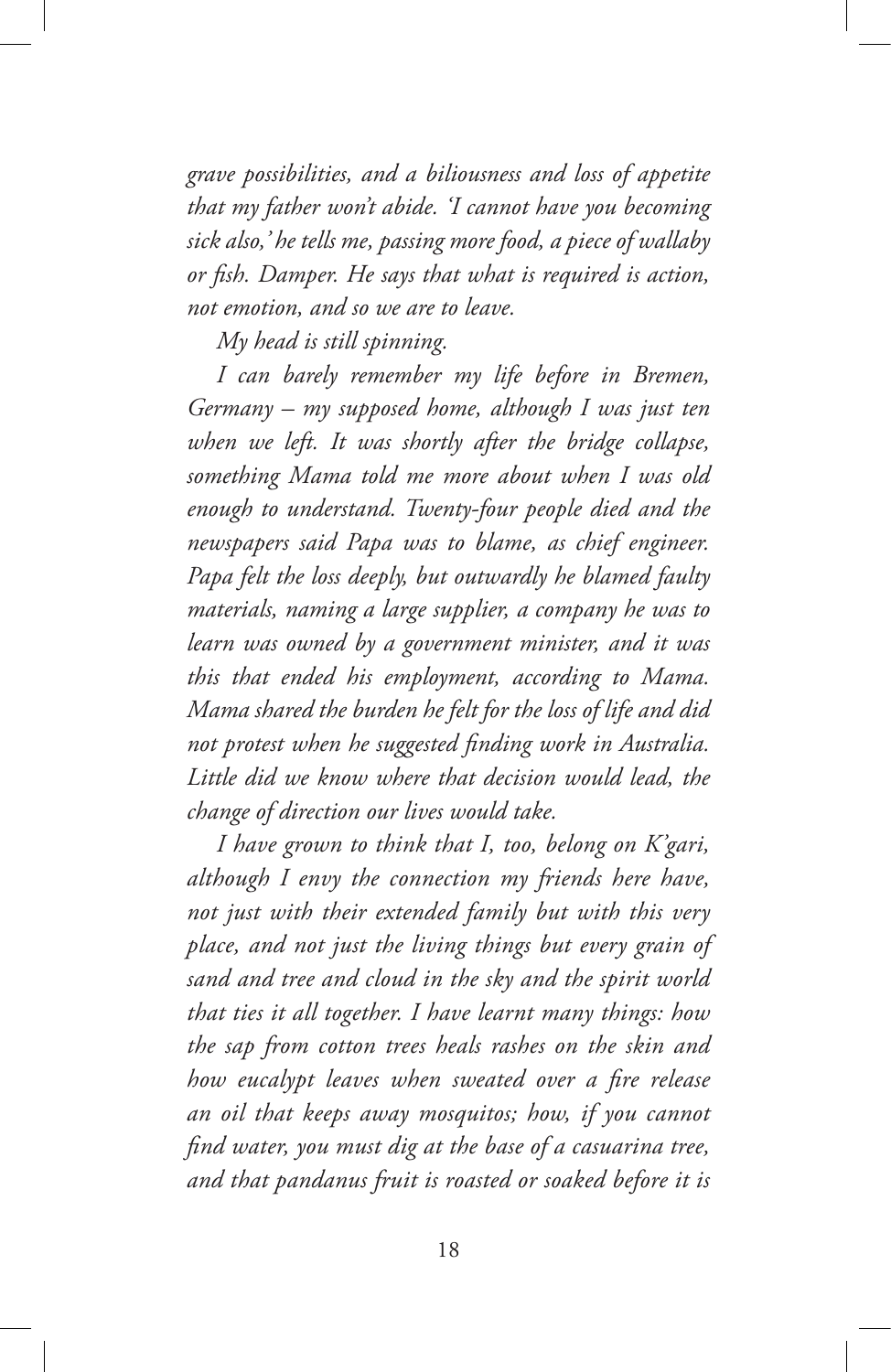*eaten; how bread can be made after soaking, grinding and cooking the pineapple-shaped cycad fruit, and how the roots of yams and ferns provide good and ready starch but that a number of yams must be returned to the soil for next year's harvest* . . . *I sound romantic, but I have not always felt this way. In truth, it was a great shock when I first arrived, even though we had already spent two years in the colony, on the mainland, following Papa's work. Now I cannot imagine saying goodbye, except to some of the less appealing customs and foods, and the spiders and mosquitos. I will be pleased if I never see them again. And I am grateful that my friends are coming with us, although I cannot help but wonder if Mama would think that selfish.*

*Perhaps it will be good to go back. Papa says so. He thinks I am ready. He says it will be good for our friends also, and I must admit they seem enthusiastic, just as Papa contends.*

Hilda rests the dip-pen across the inkwell and stands to stretch. Dry in the mouth with thirst and slick with sweat, she goes to the table at the foot of her father's bed and pours a glass of water from the jug they keep there. Each evening, she fills the pottery jug from the nearby creek and makes a habit of checking the contents of her glass for insect larvae before she drinks, secretly afraid that if she missed one, or two, the larvae would grow into mosquitos inside her. It is only since her mother died that Hilda and her father have shared this front room, their single beds pressed to either side. Sometimes she sees her father lying awake, illuminated in the moonlight that steals through the window shutter. Her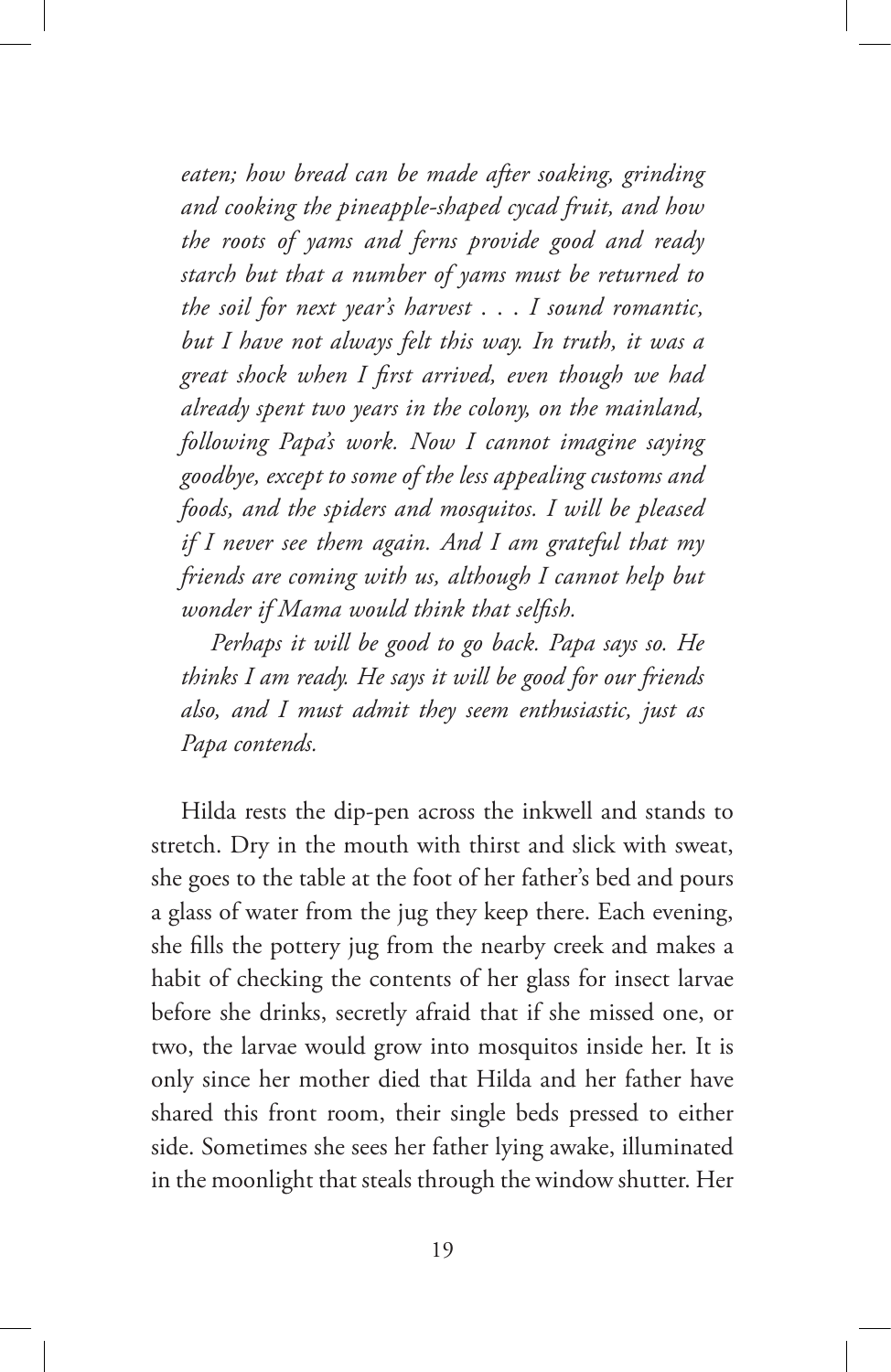own bed is unlit and affords her the chance to gaze unnoticed at her father as he stares sadly at the ceiling or blindly in her direction. In the small back room where her parents once slept together, her father now keeps his boxes of books and a crate of artefacts.

Louis's elbow-patched coat hangs from the end of his bedpost, the envelope from Germany protruding from the pocket. Hilda remembers the visiting missionary delivering it, her father's keenness to see what it said and his desire for the man to be gone.

'It is with some reluctance that I pass this on to you, Herr Müller. I have not heard much of Herr Hagenbeck, but Barnum, the American equivalent, is, as you know, a fraud. Am I right that you also received correspondence some weeks ago from him?' the missionary asked. His repeated and ill-pronounced use of the German title 'Herr' failed to impress Hilda's father, who shook his head dismissively, yet he used his penknife to carefully slice open the envelope so that the return address remained intact. On the envelope's reverse side, Hilda made out the word 'Hamburg' and a crest in the shape of a lion.

The missionary, his eyes on Louis's tanned hands and the letter he was unfolding, continued, 'Although, if just a fraction of that man Barnum's earnings could be spent taking the Lord's message back to these camps . . .' He lifted the brim of his straw hat to look about him, taking in the ramshackle shelters, the fire-cleared patches amongst the coastal scrub and the overgrown path that led to the failed mission station. Mary, an old woman with kind, dark eyes, who knew the names and uses of all the plants on the island, was dragging a wet blanket out into the sun to dry.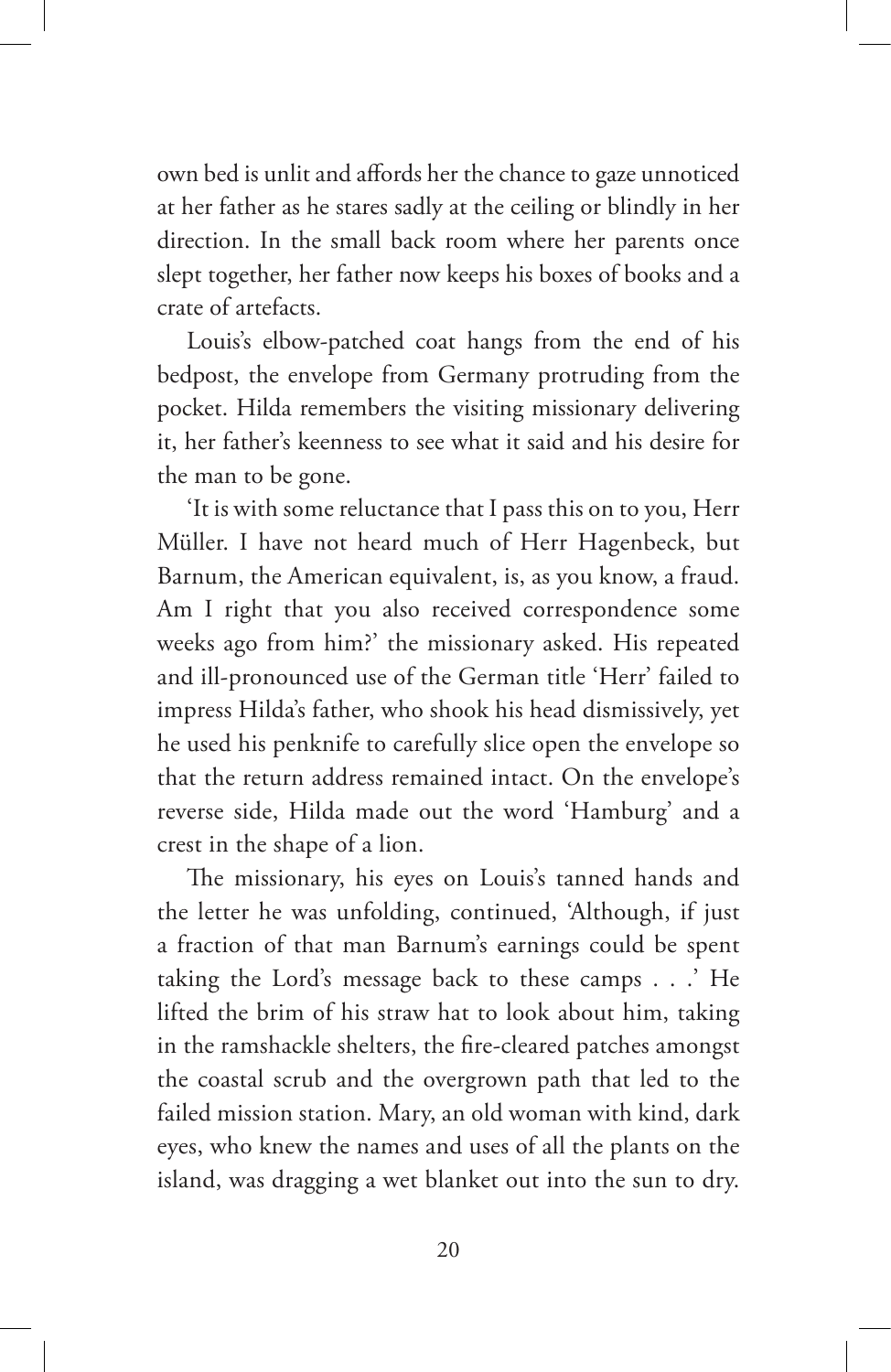She would need all her patience. The grey blanket steamed in the afternoon sun into air still thick with the previous day's rains. Another rolling storm was inking the sky to the north. With slender black arms, the woman hauled the blanket, branded with the initials of the Queensland Government, over a eucalypt bough and hit it with a branch, but the wet sand stuck. The letters 'QG' were only faintly visible. Beside the blanket was a possum skin, glossy and almost dry.

Hilda's father held his wire-rimmed glasses slightly askew, so that he could look over the crack in the right lens to the letter and an accompanying photographic print. He said nothing, but whatever the content of the mail, it absorbed him completely. Hilda would even go as far as saying it unsettled him, and that was rare, although he was practised at concealing his concerns. She saw a flash of the photograph: a tall man wearing a suit and hat, standing with a group of dark-skinned people dressed in white robes. When her father had finished reading, he took a long breath and exhaled. He returned the letter and the print to the envelope, looking up again as if he had journeyed very far and was surprised to have arrived back where he had started.

The missionary droned on, oppressive like the day. He swatted a mosquito on his neck and Hilda saw a long smudge of blood as he drew his hand away.

'Indeed, if Hagenbeck could be convinced to provide some Christian teachings, some exposure to grand cathedrals and the glory of church choirs . . . Well, we might even be blessed with black prophets on their return. It would lighten our load.' He nodded as if enlightened by someone else's comment.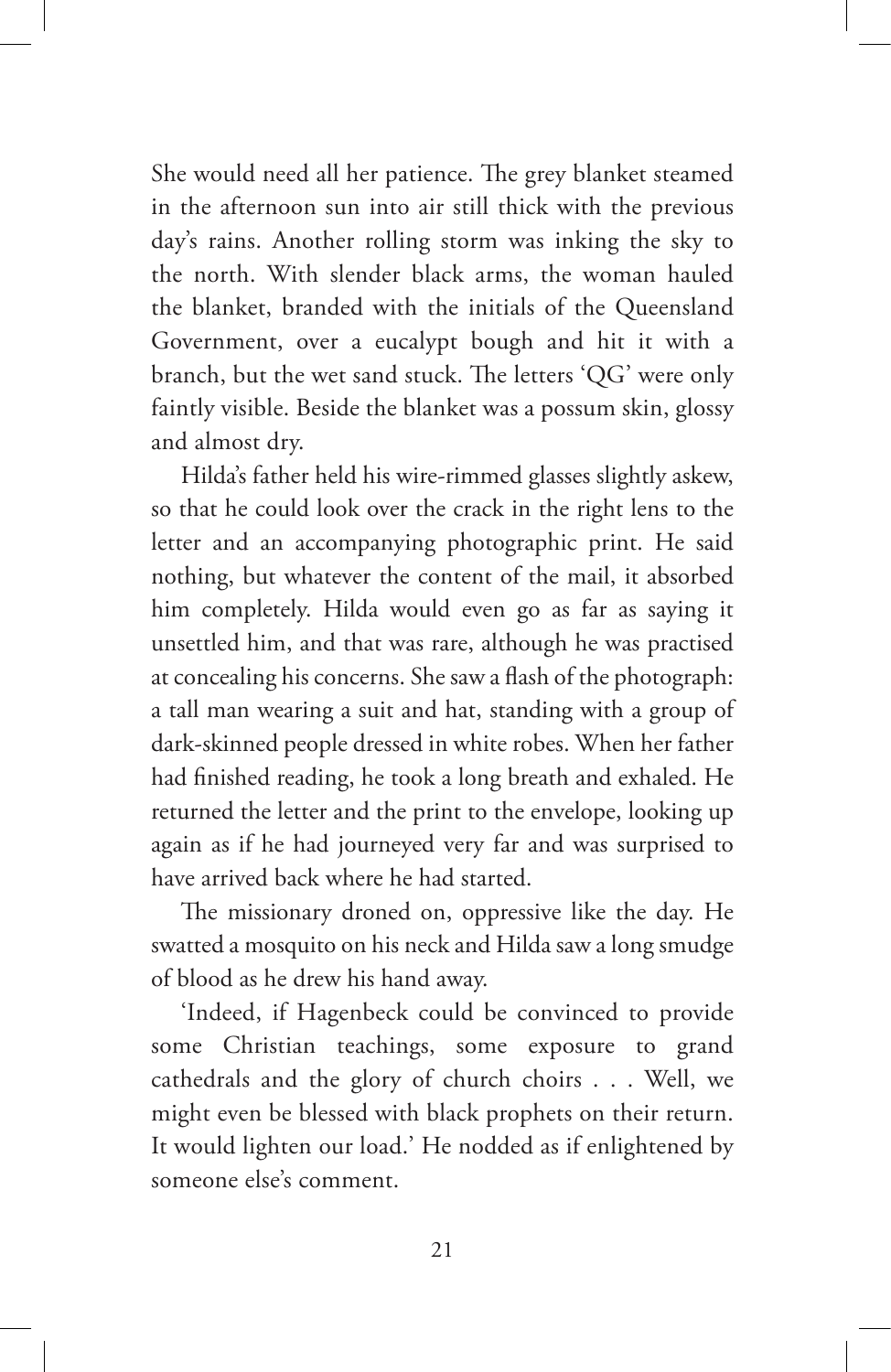The missionary watched Hilda's father place the envelope in his pocket.

'Anyway, for now the burden is ours and ours alone,' the missionary continued. He tipped his frayed sunhat forwards again and turned in the direction of the longboat that had delivered him here from a schooner anchored in the strait. Beneath his too-short trousers, the man's shoes were filling with the island's fine sand. In what mainland abode would he deposit the salt-like mound, Hilda wondered. Did he have a wife and children? Would a baby crawl to the sand and, pinching some of it in its fat fingers, sample it in its mouth, only to spit it out again, a long line of gritty drool that would appal its Christian mother? And if the missionary had a family, why did he never bring them with him to the island? But, of course, Fraser Island's reputation preceded it. The failed mission, and the quarantine station that followed it, had left behind just the small cemetery, a splintering attempt at a church, and a diminishing group of the island's original inhabitants – many of whom had added the story of the Lord to their repertoire of beliefs. And, before that, the Scotswoman Eliza Fraser had survived a shipwreck here, later telling audiences in Hyde Park that her black rescuers were cannibals.

'It's your decision,' the missionary called over his shoulder. 'Not just mine,' Louis answered into the wind.

'No. The Lord's too. You are right. Consult well.' He waved his hand behind his head in farewell.

Hilda caught the expression on her father's face, and they shared a brief smile. Whomever he would be consulting, it wouldn't be the Lord.

'Papa?'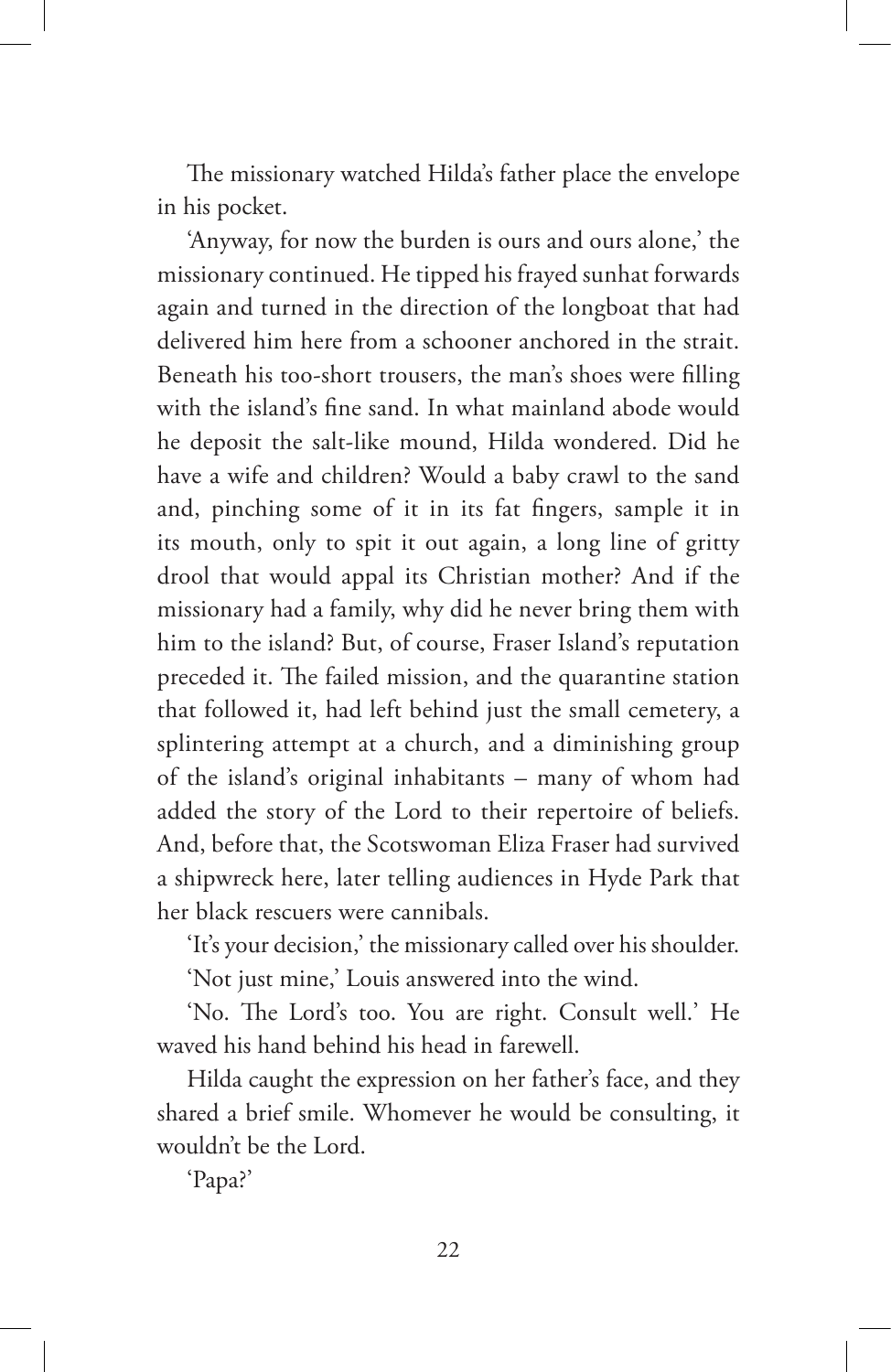'Later.' He kissed her forehead.

But her father did not show the letter to her, choosing instead to tell her of its contents: the invitation to go back to Germany, the idea to take three of their friends. He made it sound, indeed, like a God-given opportunity, if one believed in God.

Now, the morning sun rising steeply, burning off the mist blanketing the banksias and other flowering plants of the woodland understorey, it is Hilda who holds the envelope. Through a crack in the hut's crooked door, she sees her father and Jurano coming along the southern track into the camp. Jurano is carrying his spear and a fish. Louis takes a seat cross-legged on the white sand beside Jurano and begins sharpening a stone tool against a larger rock the way he was taught. He laughs warmly at something Jurano says, then tests the sharpness of the tool by slicing a long fair hair from his own head. The Badtjala man nods at his student, who at forty-four is exactly twice his age, and slowly claps his hands. Jurano's laughter is high-pitched. It is the kind of laughter that is difficult not to take part in, but today Hilda stays quiet.

Her nightdress clings and she opens the window shutter wider beside her father's bed. Dorondera and her young cousins are already some distance along the beach collecting shellfish, dillybags bulging on strings around their necks, a white ribbon flashing in Dorondera's hair. The ribbon was a gift from Hilda's father. Bonny is there also, broad-backed and handsome, with Little Bonny on his shoulders, scouting. Little Bonny calls out and Bonny sets his nephew on the ground, casts his spear and hauls up a flapping fish. Like Jurano, Bonny knows which fish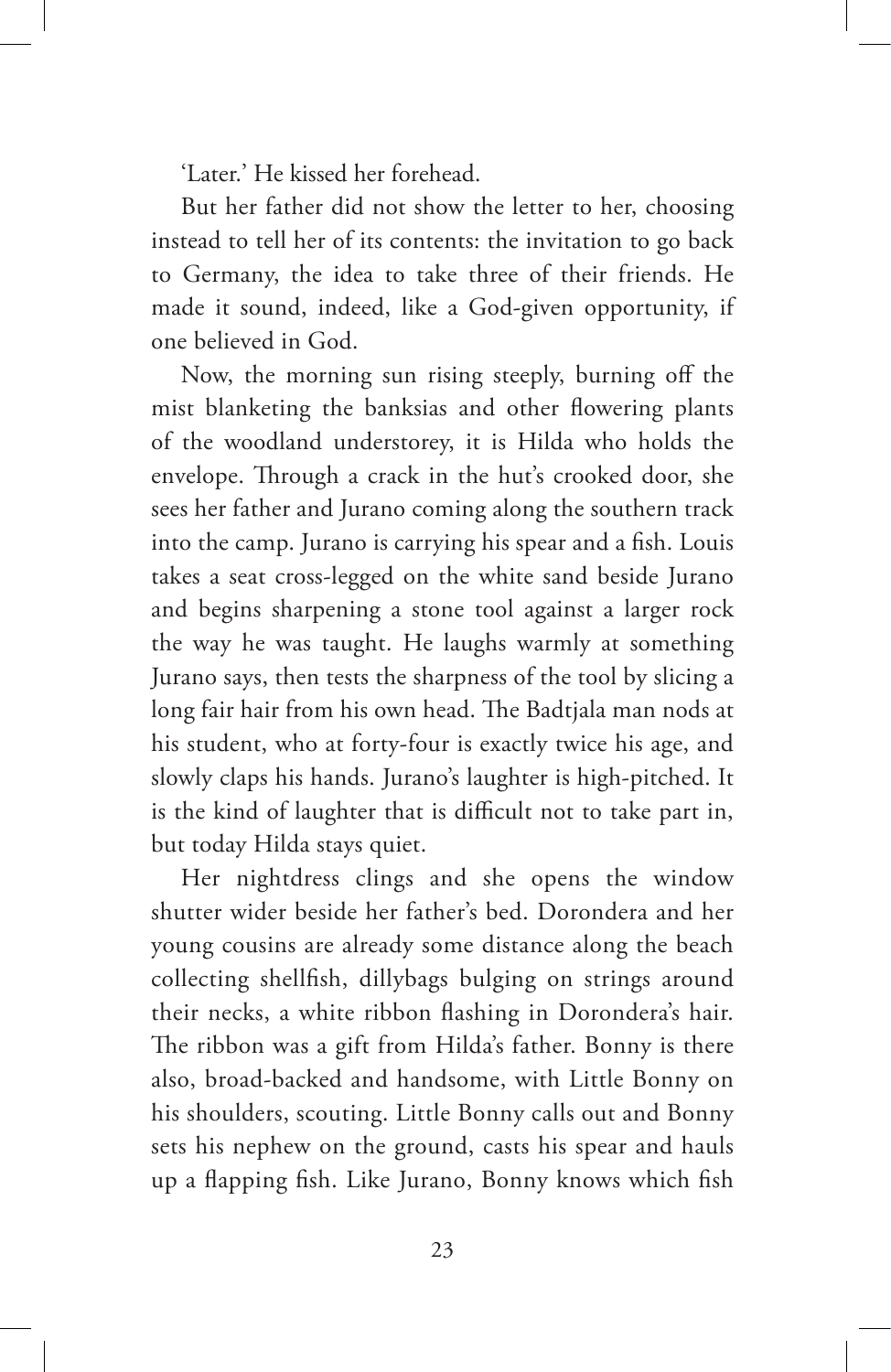come when and where. When they are netting, he has learnt not to take the first school of fish in the season, for they are swimming ahead, looking for danger, and to wait for the black wattles to flower before looking for diamond-scale mullet in the beach's gutter.

Hilda moves deeper into the shadows of the shelter in case her father should look up. He has told her often enough that it is wrong to read another person's mail, but her mother had impressed upon her, too, that it is wrong to keep secrets, and she cannot help but feel her father is doing just that. She looks at the *carte de visite* and reads the text in the margin: *C. Hagenbeck with Nubians. Carl Hagenbeck's Thierpark, Hamburg.* The black men are pictured with elephants. Hagenbeck is leaning on a stick, his beard neatly trimmed, a light-coloured homburg on his head.

Sweat is building on Hilda's face and under her nightdress, and she is overwhelmed with the need for cooler air. In the small back room, she quickly changes into a white cotton day dress that belonged to her mother and takes the letter and *carte de visite* pressed to her skirts as she exits the shelter, walking swiftly until she is safely behind the hut and hidden in the shade of a pandanus. If her father saw her leave, he will assume she has continued on, following the narrow path through the banksias, and is relieving herself in the privacy afforded by the canvas screen he erected there for her. He will keep an ear out in case she shouts, *Snake!*

Hilda wipes her hands against the dress and opens the letter, gold-green under the pandanus frond. In the dappled light, a mosquito swarm hums. She takes several leaves from a neighbouring eucalypt, crushes them against her skin, and reads in German: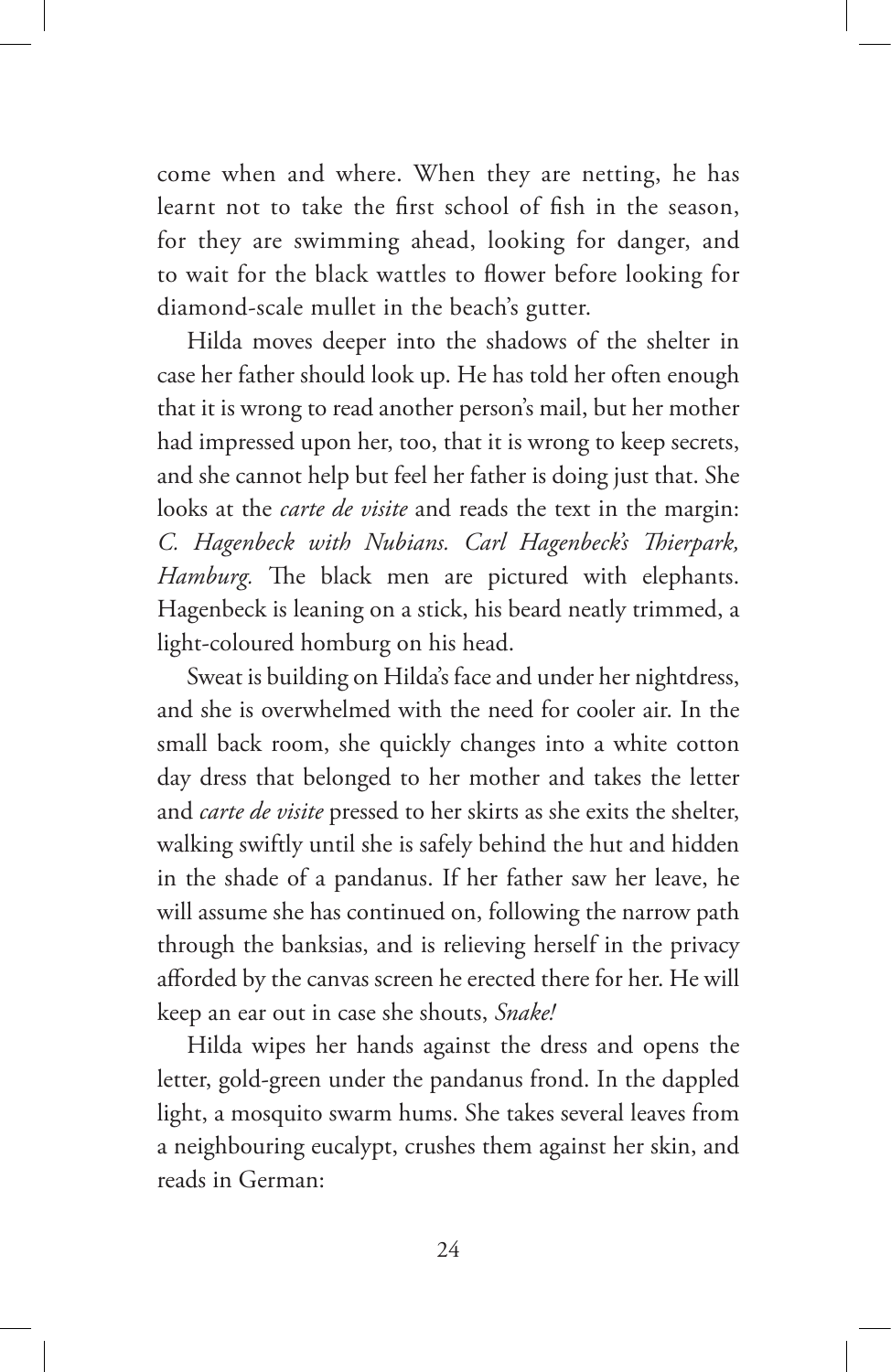Sehr geehrter *Herr Müller*,

*I am proud to have pioneered anthropozoological exhibitions to meet the great public interest in seeing exotic peoples first-hand, and to facilitate the growing interest in anthropological science. It is to this end that I invite you to bring several Australian Aborigines to Germany. I am offering to sponsor your expenses, including your passage back to Europe.*

*You may be encouraged to know that I believe in showing people naturally, displaying their skill with weapons, their exotic dances and songs. In short, their culture. Perhaps you also have been contacted by the American P. T. Barnum, who I believe is advertising in Australia and contacting agents directly. Although I supply animals to Barnum's circuses, my approach to exhibiting exotic people cannot be compared with his.*

*Sincerely, C. Hagenbeck*

Hilda breathes out. It is as her father explained, although she wonders if the German showman realises her father is an engineer by training, not strictly a scientist. Surely he has heard of him and the scandal of the bridge. She rereads the end of the letter and recalls the missionary asking if her father had also received mail from the 'fraud' Barnum. Seeing that her father is still occupied with Jurano, Hilda returns to the hut and searches the papers piled in the back room. The stack is high and Hilda rifles through correspondence from various German scientists and a letter in French from a man named St Hilaire. She doesn't stop to read it, concerned her father will catch her amongst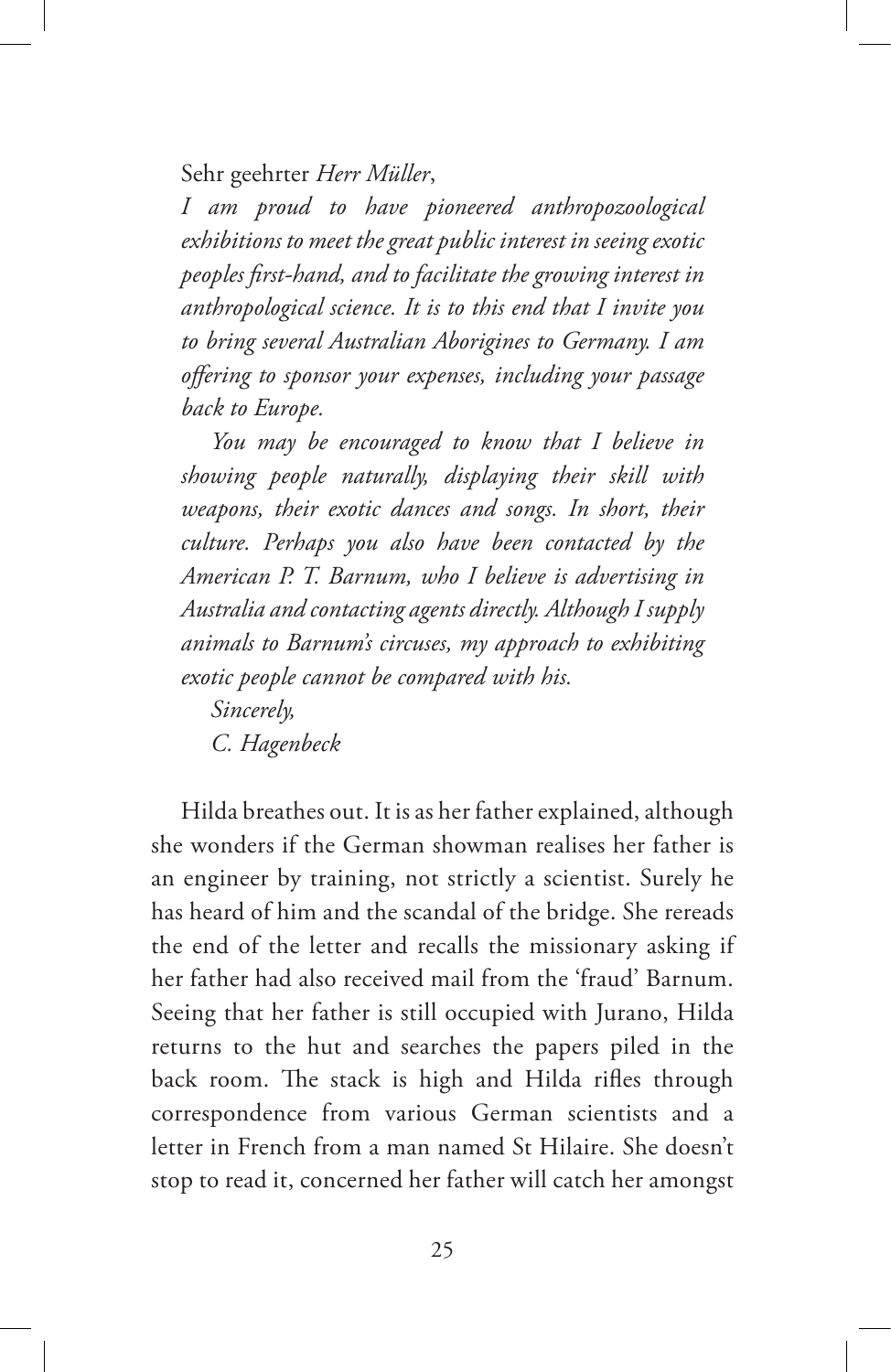his things before she has found what she is looking for, if it is even here. Finally, she locates an envelope bearing a green Washington stamp.

#### *9 October 1881*

### *Dear Sir,*

*I desire to carry out as far as possible an idea I have long entertained of forming a collection, in pairs or otherwise, of all the uncivilised races in existence and my present object is to ask your kindness to render me what assistance is in your power to acquire any specimens of these uncivilised peoples.*

*My aim is to exhibit to the American public, not only human beings of different races but also, where practicable, those who possess extraordinary peculiarities such as giants, dwarfs, singular disfigurements of the person, dexterity in the use of weapons, dancing, singing, juggling, unusual feats of agility etc.*

*The remuneration of these people in addition to their board and travelling expenses is usually nominal. I shall see that they are presented with fancy articles such as are acceptable and a small allowance monthly. If interpreters should be absolutely necessary please inform me what would be the cost which must be moderate. For yourself I should be glad to reimburse you for any outlay.*

*I wish to thank you kindly to favour me with an early reply as convenient.*

*Yours faithfully, P. T. Barnum*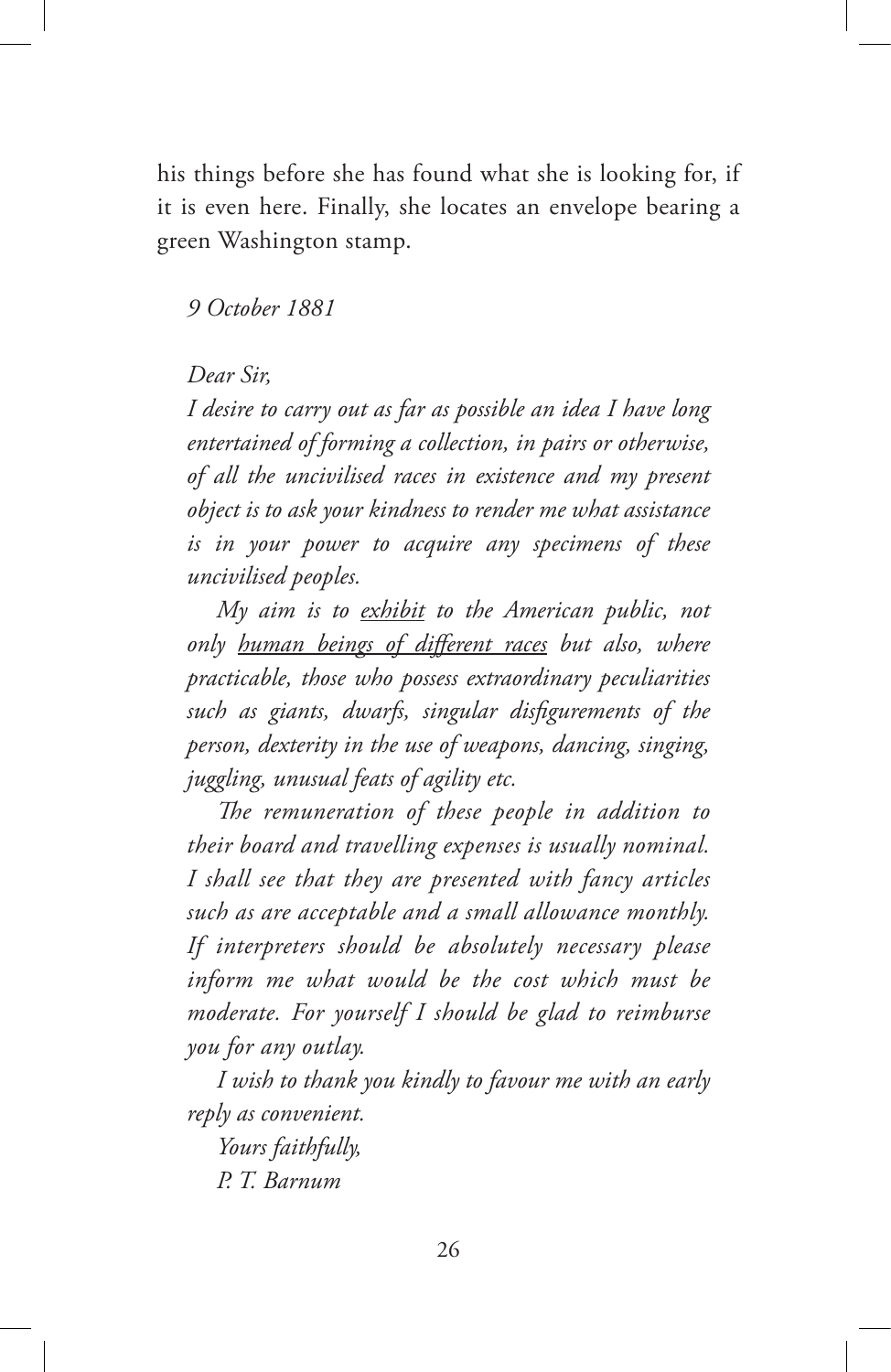Heat rises in Hilda's neck and face, and a sick feeling consumes her. Why hadn't her father told her that he had received this? Surely he would not have anything to do with a venture that collects people as curiosities and promises them 'fancy articles', as if they were children. Apart from the missionary's comments, her knowledge of Barnum comes from an out-of-date newspaper from America that made its way onto the island. Her parents had requested newspapers from visiting ships, and there was no shortage of young men keen to deliver them to the camp where they had heard a young German woman was living amongst blacks. In the article, under a banner that read 'The Greatest Show on Earth', Barnum was pictured posing with Jumbo the elephant, recently acquired from London Zoo, according to the bold type in the margin. An image comes to Hilda's mind of the showman, tufts of thick, clown-like hair on either side of his balding head. Was her father also planning to take them all to America? She feels suddenly chilled despite the warmth of the day as she emerges from the hut.

'Papa,' she calls, and her father raises his head, a smile still on his lips. The smile goes when he sees her holding the envelope with the distinctive green stamp. He stands and walks towards her, telling Jurano in Badtjala that he will return to his lesson soon.

'Hilda, *Liebchen*,' he says, studying her. 'What are you doing going through my things?' He sighs as he reaches for the mail, but she refuses to hand it to him, clutching both letters instead behind her back like she used to with a find her parents considered dangerous – a nail or screw or piece of iron from a construction project on the outskirts of the colony. He takes another long breath. His bare chest,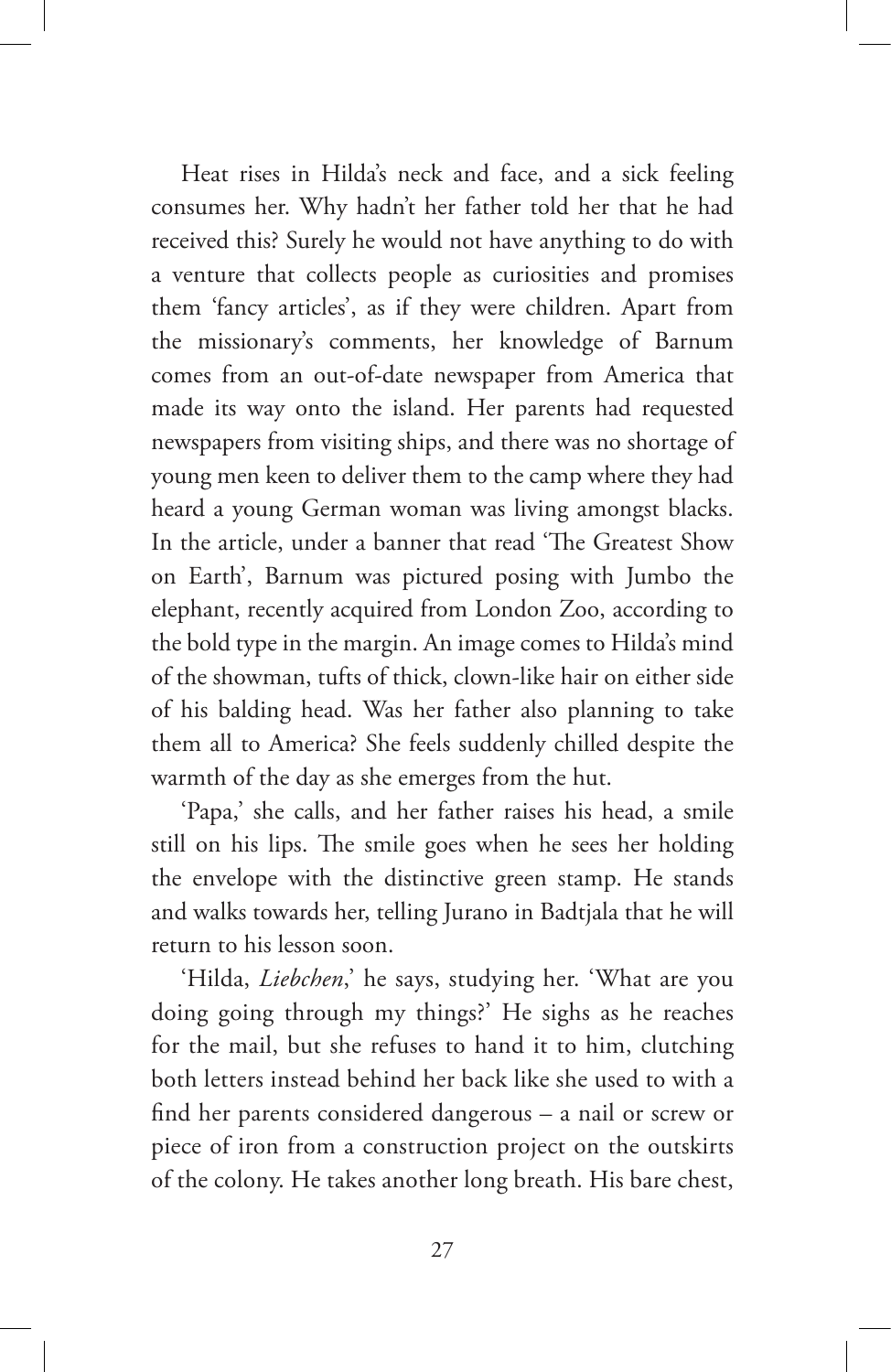stronger since their arrival on K'gari, expands and slowly contracts. He lets out a warm chuckle as one might do if amused by a child, yet something in his expression suggests he is nervous.

Hilda is aware of tears welling in her eyes. Didn't he see her now as a companion as well as a daughter, someone he could confide in?

'Why didn't you tell me that Barnum had contacted you?' she asks. 'It's awful what he wrote.' She walks towards the fire.

'Because it is of no concern. I have declined Barnum's offer.' Louis shakes his head and Hilda stops, reluctantly placing the mail in his outstretched hand.

'Hagenbeck is precisely what Barnum is *not*,' he says. 'Why would I bother you with the rantings of that showman?'

Hilda releases her own withheld breath as her father continues.

'I am forcing no one. Herr Hagenbeck's offer is generous and our friends have accepted the invitation. They will gain so much, if Bonny is not too proud to learn.' He smiles and takes her hand. 'They are excited, Hilda. As I hope you are.' He studies her. 'You don't doubt Hagenbeck's intentions? Is there something else concerning you?'

Hilda shakes her head.

'Good. It will be wonderful. For *all* of us. Trust me. They will return as heroes.' He leans forwards and kisses her cheek, then releases her hand.

Hilda hears laughter from the beach and sees Dorondera's young cousins tugging at her arms, asking to be twirled around, reminding Hilda of a fairground ride. Little Bonny is riding on his uncle's back. Hilda's eyes remain on Bonny for a time and he looks in her direction, smiling. She waves.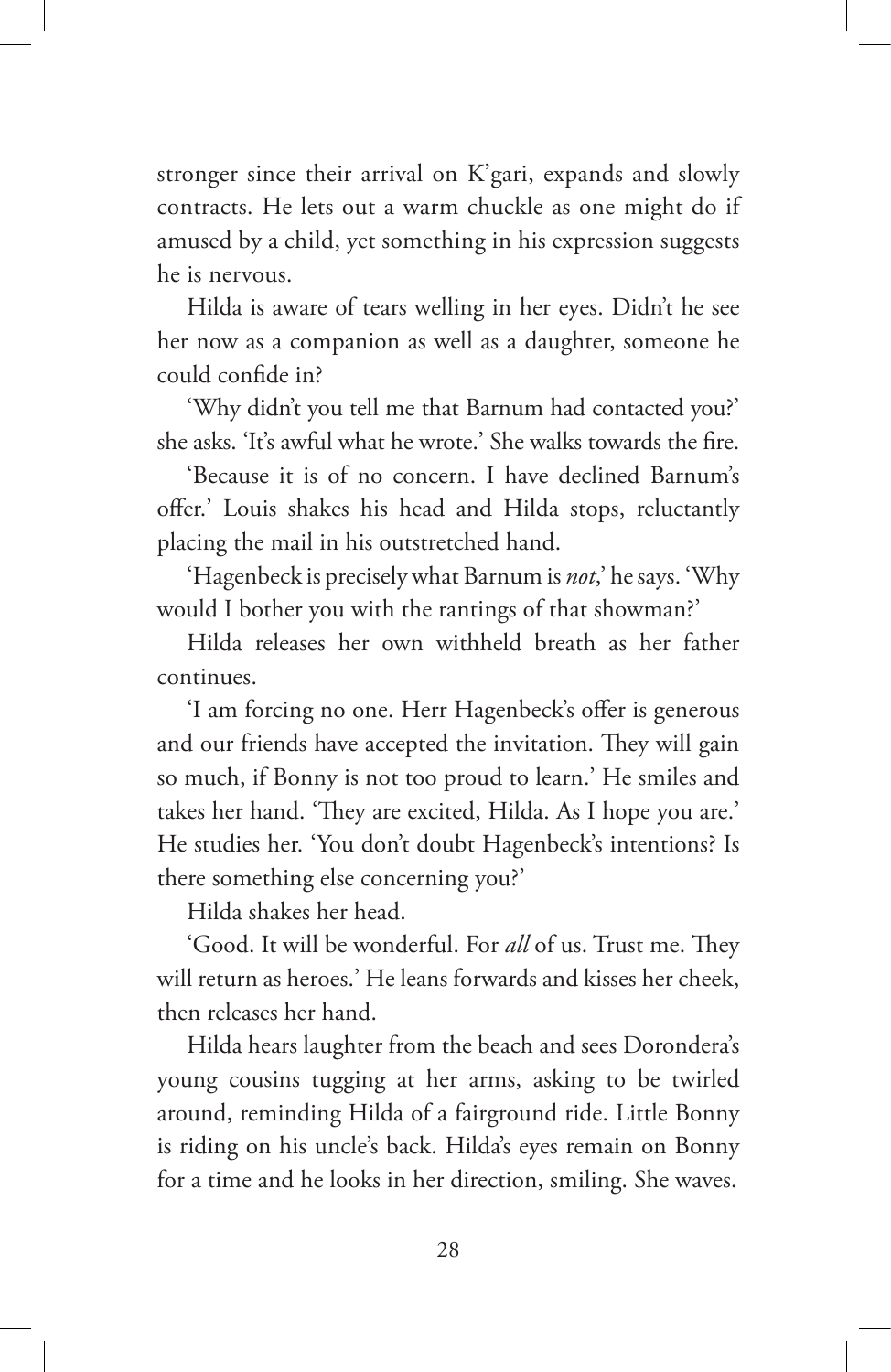'I hope so,' she says.

'Regardless, it is not safe any more for them here. And if they're moved to the mainland, Dorondera will end up like her sister, wiping some settler child's nose. Bonny and Jurano might get farm work, if they're lucky . . .'

Her father looks towards Jurano, who is now talking with his wife and again laughing light-heartedly at something, perhaps even making a joke at their expense.

'Jurano will miss his wife. She really doesn't want to come?' Hilda asks.

'No. I offered several times. She doesn't want to join us.'

'What if he gets sick? What if any of them get sick?'

'People fall ill here, too, Hilda.' He looks at her pointedly and she knows he is talking of her mother. 'I need you to be supportive. There is a great deal of interest to see them before . . .'

'Before they are all dead?' She quickly wipes her face dry with her sleeve, the lace cuffs of her mother's dress almost entirely worn away. She had hoped her father had been exaggerating the case and that the worst of the deaths were over, although she had heard rumours of recent 'dispersals', the government word for massacres, according to her mother. More shootings. Poisoned flour. Her thoughts race. Won't there be outrage soon?

'You told me you wouldn't let that happen,' she says. There is a rising panic within her. It was the same when her father first announced that they were leaving for Australia. 'These people are not weak, they are being killed!'

Jurano looks up from his own conversation and stares towards them.

Louis reaches out and squeezes Hilda's shoulder. He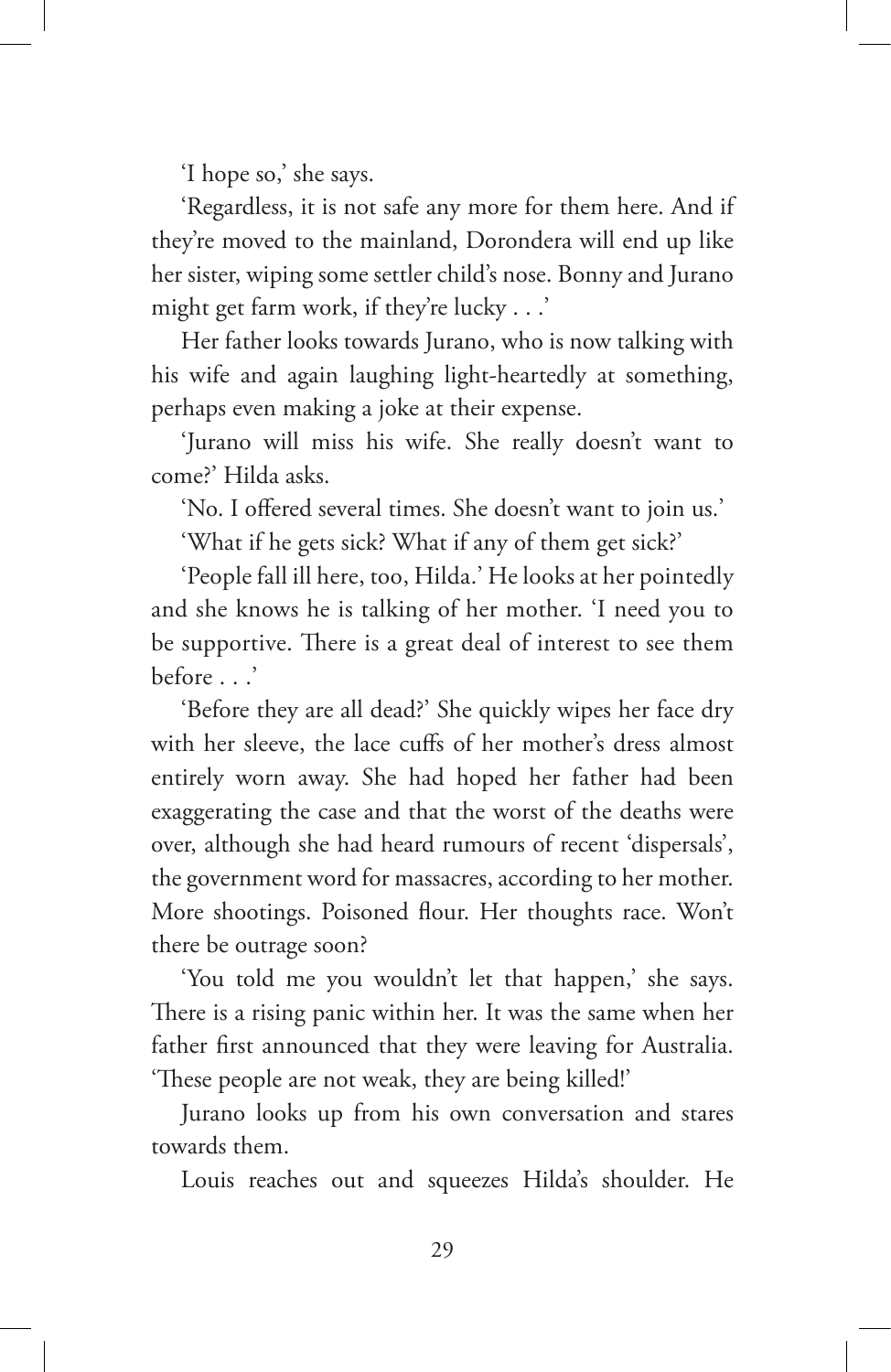presses the index finger of his other hand to his lips, asking that she speak more quietly.

'It is why I want to take them overseas. To find an audience. Your mother always wished others to see our friends as we have,' he says, his voice low. He pats her shoulder and starts again with growing conviction. 'I simply cannot stand by and do nothing while they are moved off the island as some say will happen within the year. Your mother's life, her death, must count for something. It is my greatest hope that there will soon be an Aboriginal reserve bearing her name.' He looks at Hilda intently, and she is surprised to see that he is holding back tears.

She speaks more softly. Cautiously. 'When? You still haven't told me.'

He drops his hand to his side. 'A German ship is arriving in ten days. It can take us.'

'So soon? You didn't say.' She shakes her head and glances back at him. She remembers her father's trip to Maryborough just a few days ago. He said he needed to send some telegrams. 'To Hamburg?'

'We'll start in Germany, as I told you. The ship's owner has asked a fair price for the passage, which, as you see, Herr Hagenbeck has agreed to pay. We also have invitations to visit France.'

'France?'

'I was going to tell you these details soon, now that all the plans are in place. I wanted to be sure, so as not to disappoint you.' He lifts her chin with the tips of his fingers. 'I will never keep anything from you, Hilda. You are my entire world.'

He looks at her with such love that she feels guilty for having doubted him. Christel had many robust discussions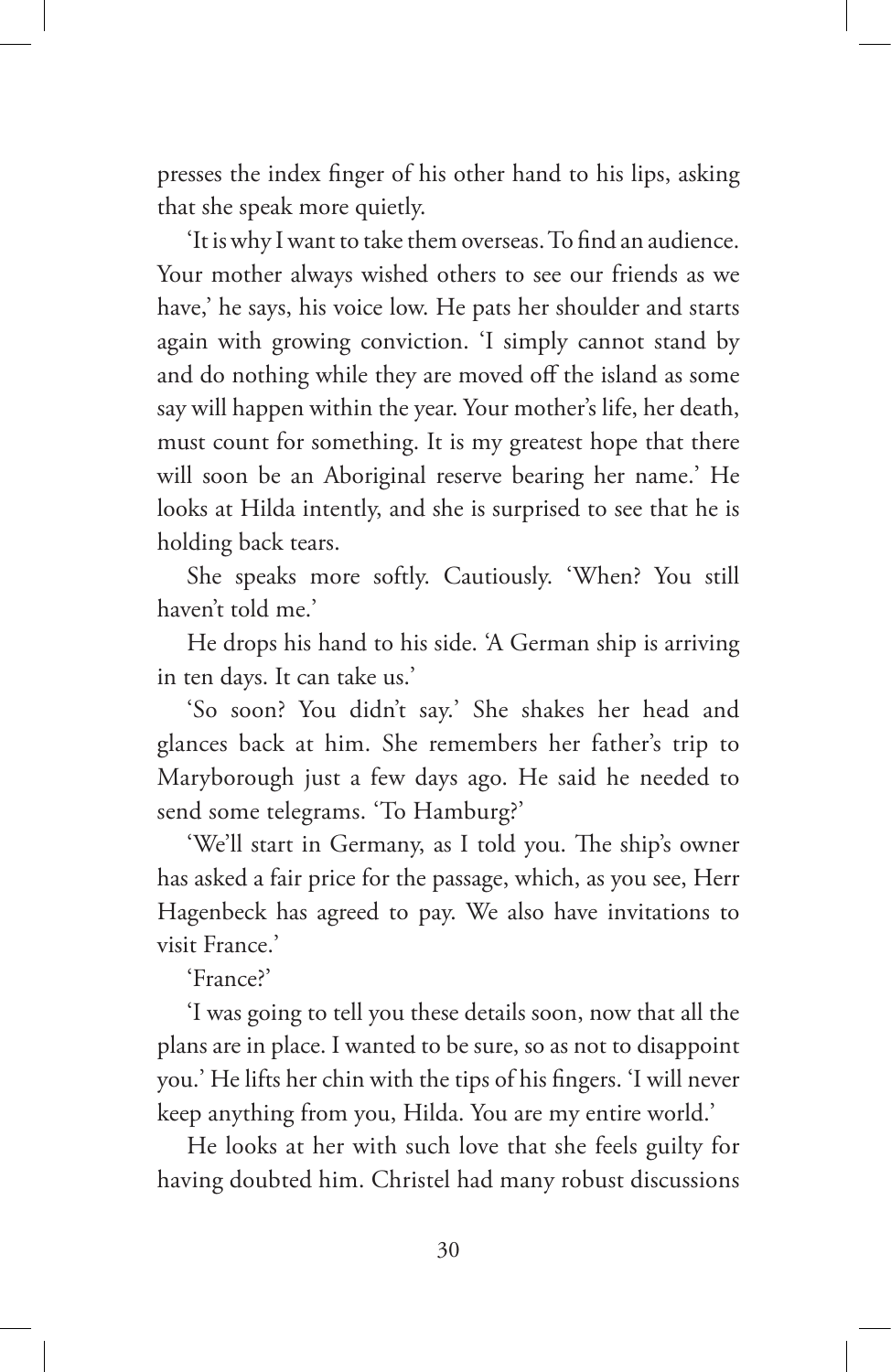with her husband and, remembering her holding him afterwards, Hilda steps forwards and embraces her father. She feels his body relax as he clutches her in return. He is silent for a time, then holds her out in front of him by the shoulders, shaking his head, his eyes slanting with his smile. How she loves that smile. How it anchors her in an uncertain world.

'I thought you would be more excited, Hilda. You're a young woman now. There are so many more possibilities for you back home. Look at you.' He waves his hand in admiration, the silver ring with the family crest glinting in the sun. He has only recently started wearing the ring again.

'Beautiful, smart, wilful,' he continues, laughing on the last word. Laughter is something he has done more of since being on the island, although less so in the last year. 'Your mother would have been so proud.' He looks down at the beach, serious again. 'Of them, too.'

'And when will you bring them back?'

He picks a dry frond from a *dja'ga* plant, the one the settlers call black boy because of its spear-like flowering body, and feeds it into the gap between his front teeth.

'You will bring them back?'

'Of course,' he says. 'When tensions here have eased and we have finished our tour. When we have drawn sufficient attention. Bonny says he wants to meet the Queen of England, no less. He wants to tell her personally what the native people of this colony are suffering in her name.' As if thinking Bonny's request quaint, Louis twirls the long, grass-like leaf in his smile.

Why hadn't Bonny told her of this? 'Then we must,' she says, turning towards the beach.